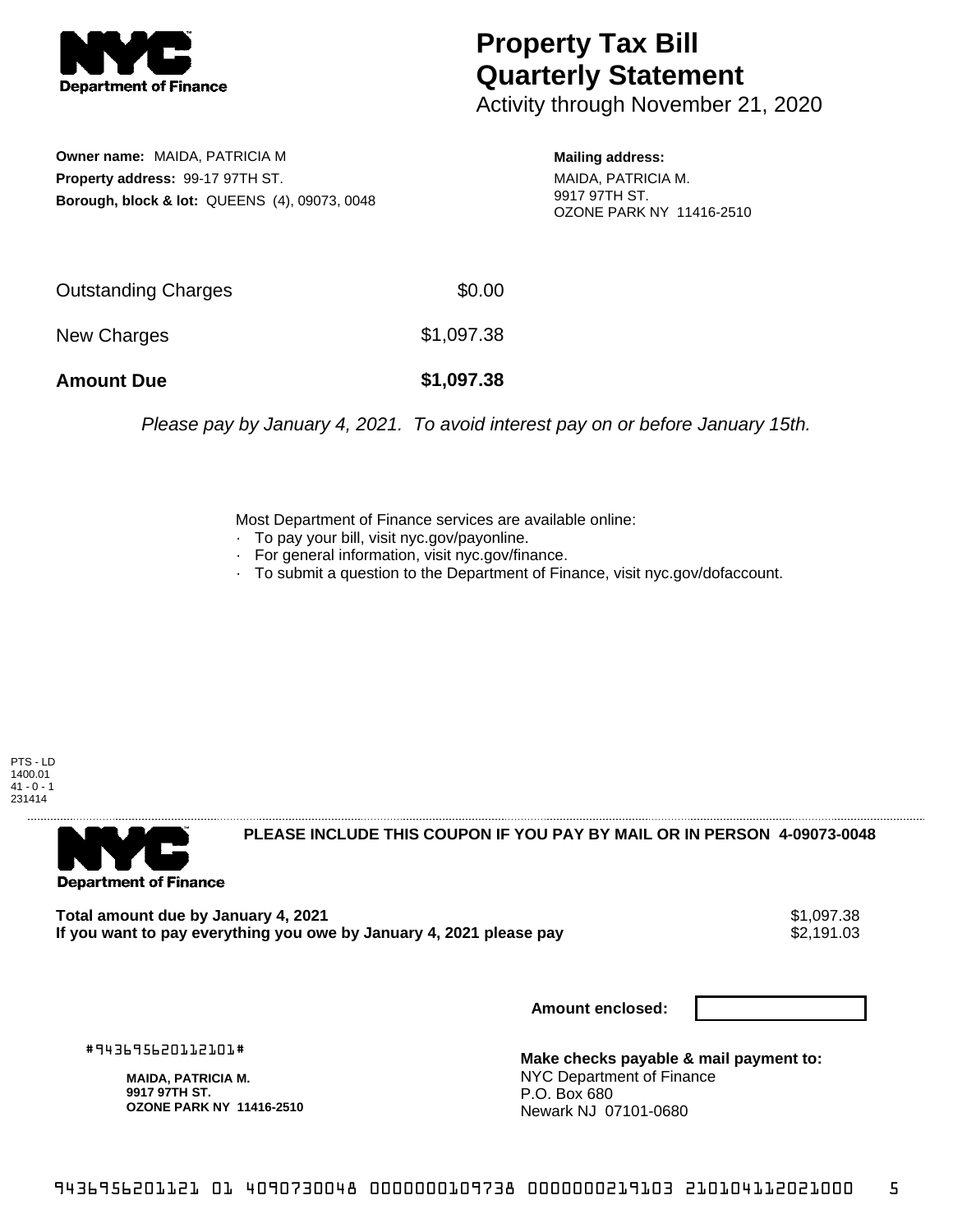

| <b>Billing Summary</b>                                                     | <b>Activity Date Due Date</b>           | Amount        |
|----------------------------------------------------------------------------|-----------------------------------------|---------------|
| Outstanding charges including interest and payments                        |                                         | \$0.00        |
| Finance-Property Tax                                                       | 01/01/2021                              | \$1,111.04    |
| <b>Adopted Tax Rate</b>                                                    |                                         | $$-13.66$     |
| <b>Total amount due</b>                                                    |                                         | \$1,097.38    |
| <b>Tax Year Charges Remaining</b>                                          | <b>Activity Date</b><br><b>Due Date</b> | <b>Amount</b> |
| Finance-Property Tax                                                       | 04/01/2021                              | \$1,111.04    |
| <b>Adopted Tax Rate</b>                                                    |                                         | $$-13.66$     |
| Total tax year charges remaining                                           |                                         | \$1,097.38    |
| If you want to pay everything you owe by January 4, 2021 please pay        |                                         | \$2,191.03    |
| If you pay everything you owe by January 4, 2021, you would save:          |                                         | \$3.73        |
| How We Calculated Your Property Tax For July 1, 2020 Through June 30, 2021 |                                         |               |
|                                                                            | Overall                                 |               |
| Tax class 1 - Small Home, Less Than 4 Families                             | <b>Tax Rate</b>                         |               |
| Original tax rate billed                                                   | 21.1670%                                |               |
| New Tax rate                                                               | 21.0450%                                |               |
| <b>Estimated Market Value \$805,000</b>                                    |                                         |               |
|                                                                            |                                         | <b>Taxes</b>  |
| <b>Billable Assessed Value</b>                                             | \$22,394                                |               |
| <b>Taxable Value</b>                                                       | \$22,394 x 21.0450%                     |               |
| <b>Tax Before Abatements and STAR</b>                                      | \$4,712.84                              | \$4,712.84    |
| Basic Star - School Tax Relief                                             | $$-1,410.00$                            | $$-296.00**$  |
| Annual property tax                                                        |                                         | \$4,416.84    |
| Original property tax billed in June 2020                                  |                                         | \$4,444.16    |
| <b>Change In Property Tax Bill Based On New Tax Rate</b>                   |                                         | $$-27.32$     |

Please call 311 to speak to a representative to make a property tax payment by telephone.

## **Home banking payment instructions:**

- 1. **Log** into your bank or online bill pay website.
- 2. **Add** the new payee: NYC DOF Property Tax. Enter your account number, which is your boro, block and lot, as it appears here: 4-09073-0048 . You may also need to enter the address for the Department of Finance. The address is P.O. Box 680, Newark NJ 07101-0680.
- 3. **Schedule** your online payment using your checking or savings account.

## **Did Your Mailing Address Change?**

If so, please visit us at **nyc.gov/changemailingaddress** or call **311.**

When you provide a check as payment, you authorize us either to use information from your check to make a one-time electronic fund transfer from your account or to process the payment as a check transaction.